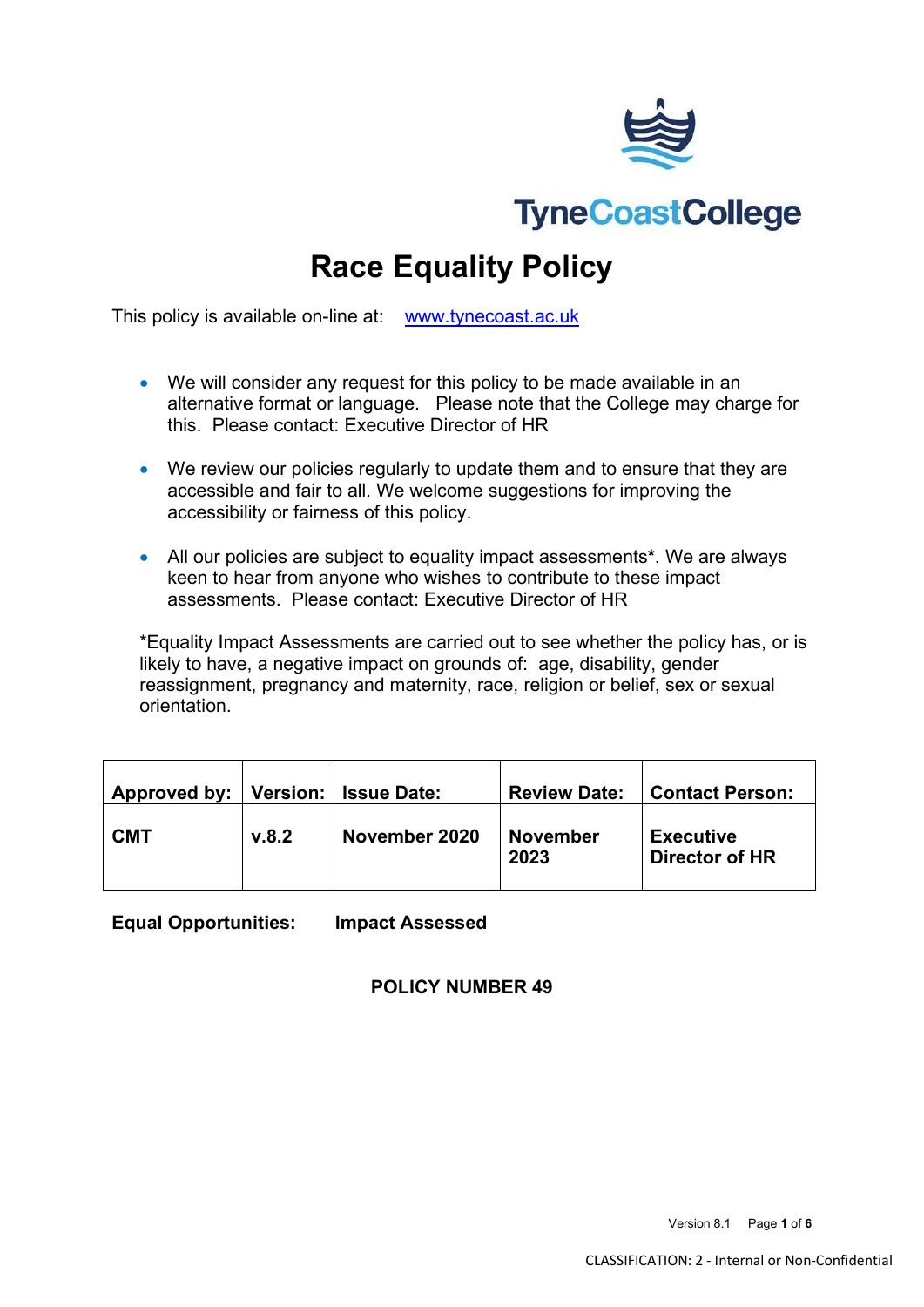### **1 Policy Statement**

At Tyne Coast College we value and celebrate having staff and students from a variety of racial, ethnic and national backgrounds. We recognise the benefit of this in creating a diverse working and learning environment.

The College is committed to treating all employees, students and visitors with respect and dignity. We do not tolerate any form of racial discrimination, harassment or victimisation.

The College is committed to eliminating discrimination of any form and this includes working to promote positive relations between members of different racial groups. In this way we aim to provide everyone with equal access to learning and working in the college community.

#### **2 Scope**

Tyne Coast College recognises that institutional and individual racism can exist in processes, attitudes and behaviour. This Race Equality policy sets out the on-going commitment of Tyne Coast College to tackle racial discrimination and promote racial equality across the organisation. The policy applies to all aspects of the college's provision and to all members of the college community including staff, Governors, students, contractors/suppliers and members of the public.

2.2 Racial harassment is defined as any form of behaviour that has the effect of intimidating, humiliating, ridiculing and/or undermining the confidence of a person or group of people due to their colour, nationality or ethnic group. This includes the display of offensive material including graffiti, different treatment, oral or physical abuse, derogatory comments and/or jokes and written abuse, including material placed on social media.

Version 8.1 Page **2** of **6**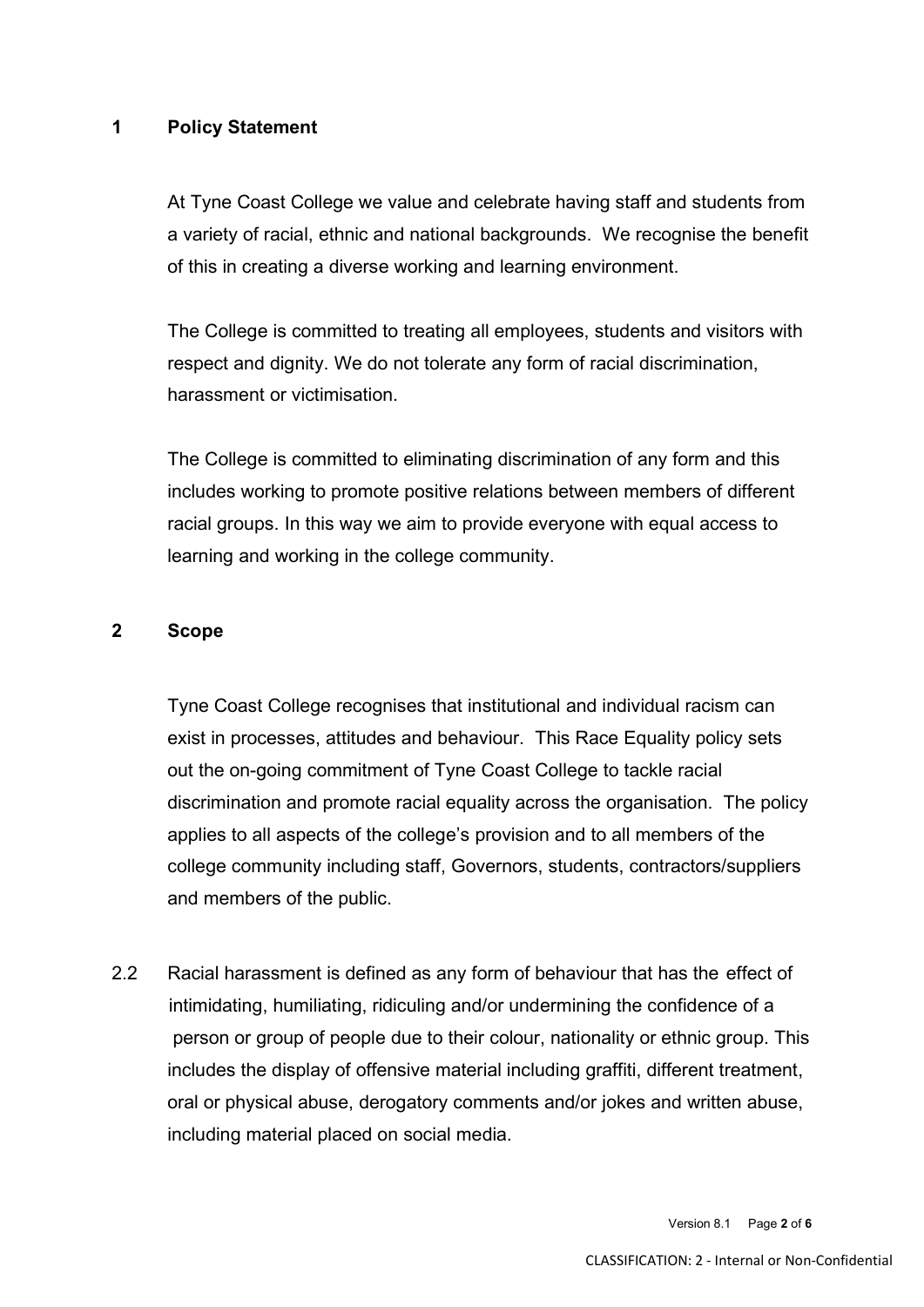- 2.4 Failure to treat others with dignity and respect need not be deliberate. Wounding remarks may be made unintentionally, as a result of ignorance or lack of thought. Nevertheless, any behaviour or actions contrary to this policy will be considered serious disciplinary matters, and may, in some cases lead to dismissal or exclusion.
- 2.5 This policy applies to all aspects of the College's provision and to all members of the College community (staff, governors, students, contractors/suppliers and members of the public).

# **3 Legislation**

The Equality Act 2010 replaces all previous legislation related to Race. The Act places a duty on the College to:

- Eliminate unlawful discrimination, harassment and victimisation
- Advance equality of opportunity between different groups
- Foster good relations between different groups

In addition, the college has adopted the International Holocaust Remembrance Alliance (IHRA) definition of antisemitism.

The IHRA definition helps clarify how antisemitism can manifest itself in the 21st century, as follows (alongside examples):

*"Antisemitism is a certain perception of Jews, which may be expressed as hatred toward Jews. Rhetorical and physical manifestations of antisemitism are directed toward Jewish or non-Jewish individuals and/or their property, toward Jewish community institutions and religious facilities."*

## **4 Responsibilities**

4.1 The Governors are responsible for ensuring that: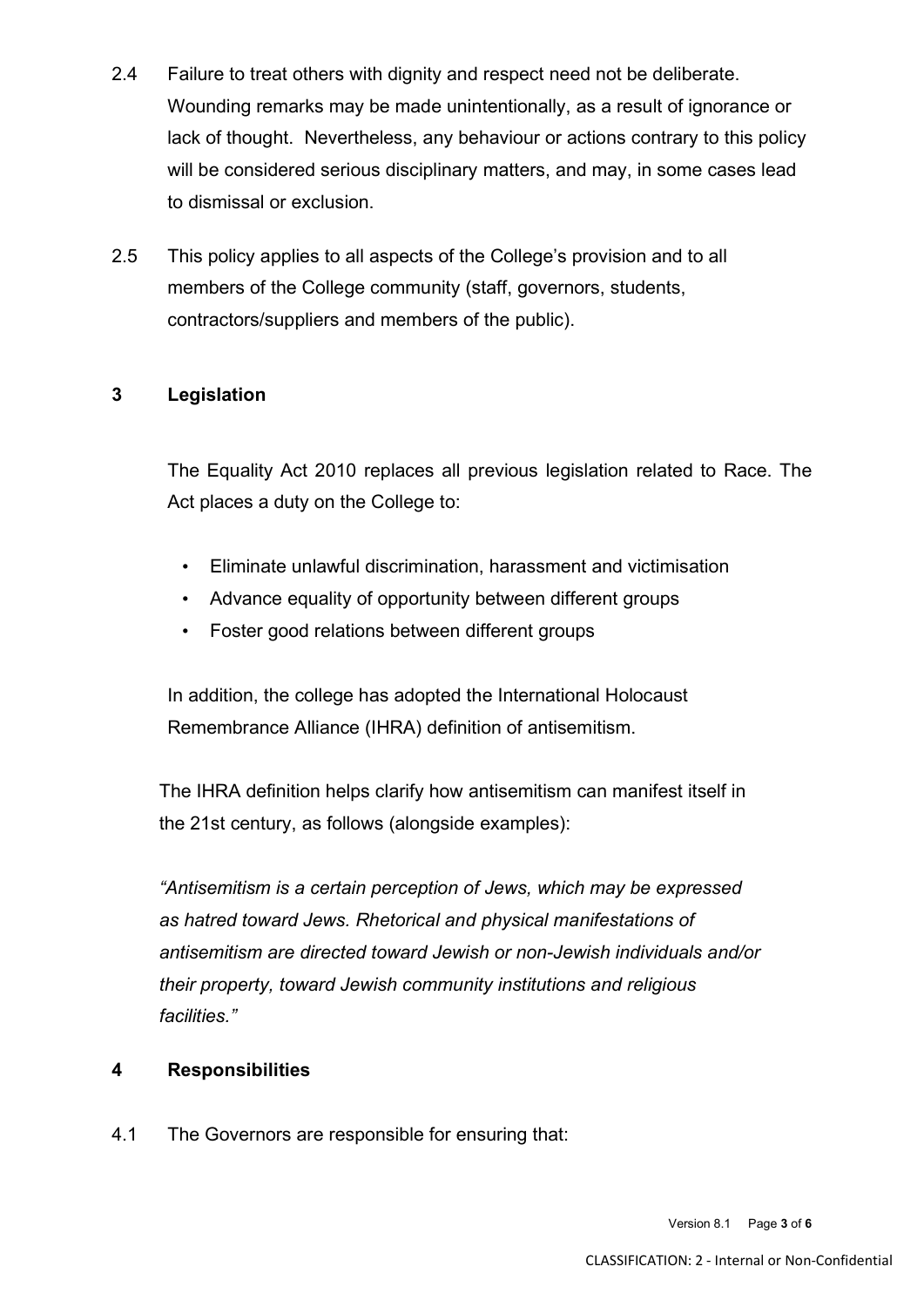- The college fulfils its legal obligations under the Equality Act 2010
- The membership of the Corporation reflects the diversity of the communities served by the College.
- The College strategic plan includes a commitment to equality.
- Equality training features as part of the College's strategic plan.
- They are aware of the Corporation's statutory responsibilities in relation to race legislation as an employer and service provider.
- They receive and respond to the racial group monitoring information on students and staff.
- 4.2 The College Chief Executive and Senior Management Team are responsible for ensuring that:
	- All staff are aware of the College's statutory duties and commitment in relation to race legislation, through induction and regular updated training
	- The College publicity material presents an appropriate and positive message about minority racial groups
	- The procedures for the recruitment and promotion of staff demonstrate best practice in equal opportunities.
	- Monitoring how well the staff and student profile reflects the local community and student body in terms of ethnicity. Action will be taken to address any identified discrepancies
	- Correct procedures are followed and appropriate action taken against staff, students, placement providers, contractors, suppliers or others including members of the public who discriminate or harass for reasons of race, colour, nationality, or ethnic or national origin.
- 4.3 Teaching staff are responsible for ensuring that:

.

- Learner recruitment, induction and tutorial programmes reflect the College's commitment to promote Race Equality
- Schemes of work, lesson content, teaching resources and delivery methods demonstrate sensitivity to issues of cultural diversity.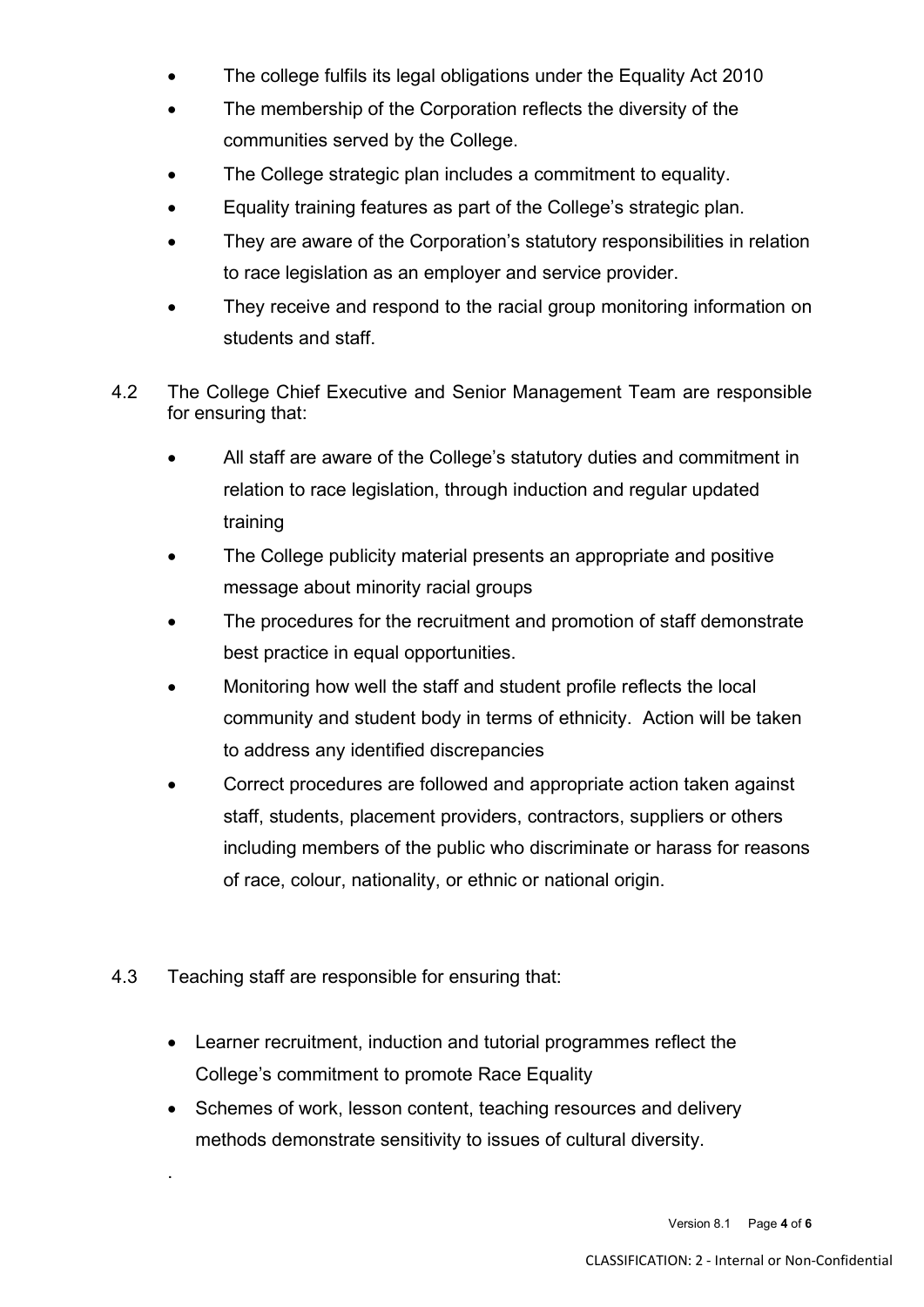- 4.3 Student responsibilities:
	- Students should understand that they have a responsibility to support the College and one another by behaving in a way that creates a safe, respectful and orderly environment and contributes to their own success and that of their fellow students.
	- Students should commit to the standards as shown in the statement on student behaviour in the student handbook and understand the consequences of inappropriate behaviour related to race.
	- Students are expected show respect for others irrespective of their culture, ethnic or religious background and to report incidents of racism to an appropriate person and to be prepared to act as a witness for any racist incident that they may experience.
	- Students should play an active part in promoting equality, including race equality, at regular cross-college events and as part of their course.

#### . **5 Actions to implement and develop policy**

- 5.1 Tyne Coast College will seek to ensure that:
	- Governors, staff, students and their sponsors (including work placement providers) are aware of our race equality policy and the action needed for its implementation.
	- Governors and staff have access to comprehensive information, which assists them to plan, implement and monitor actions to carry out their responsibilities under the policy.
- 5.2 Tyne Coast College will comply with the requirements of the Data Protection Act 1998 and the Freedom of Information Act 2000. A record will be kept of racial origin of job applicants, employees, student applications and student

Version 8.1 Page **5** of **6**